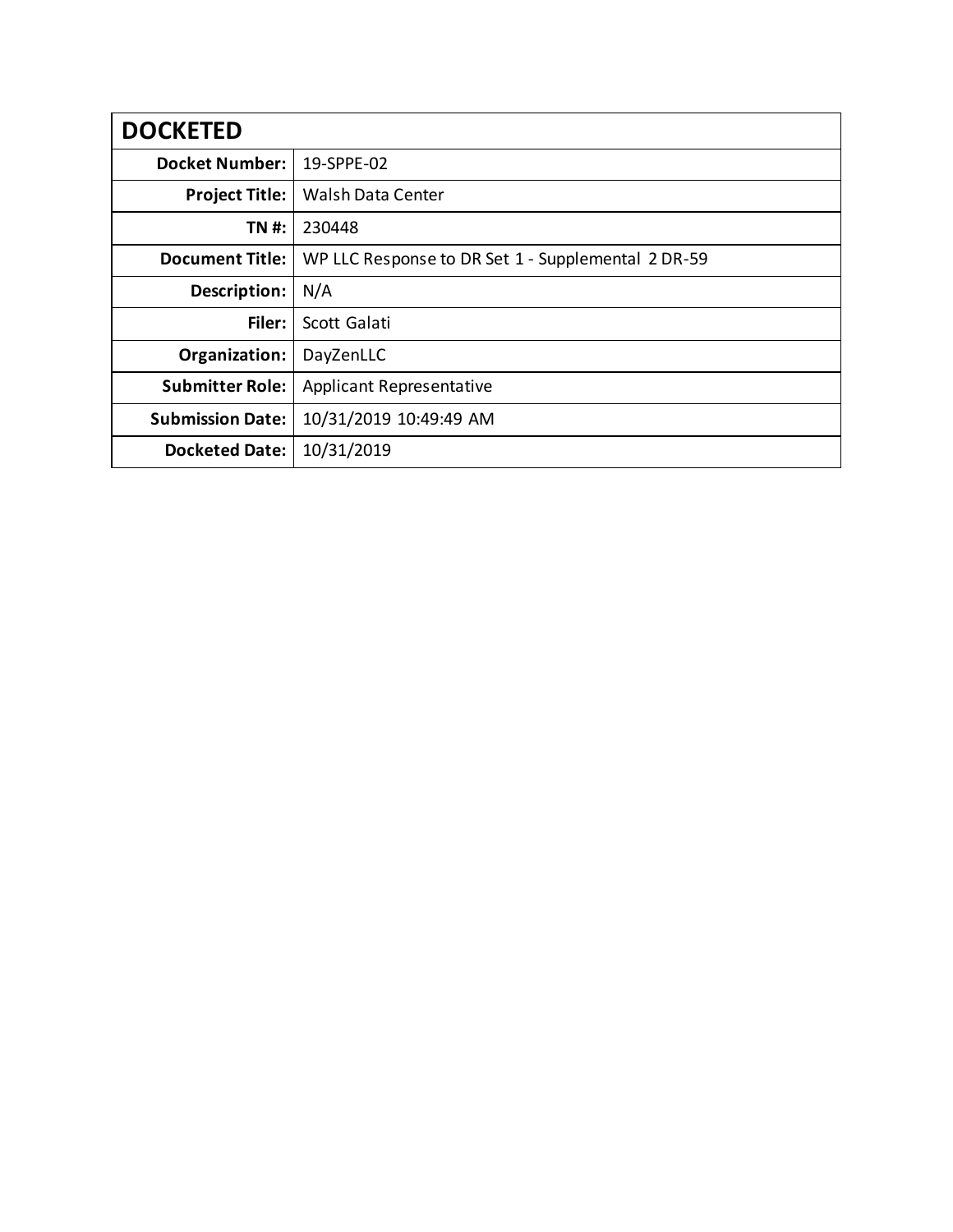# SUPPLEMENTAL RESPONSES TO CEC STAFF DATA REQUEST SET 1 (DR - 59)

Walsh Backup Generating Facility (19-SPPE-02)

SUBMITTED TO: CALIFORNIA ENERGY COMMISSION SUBMITTED BY: 651 Walsh Partners, LLC

**October 2019**